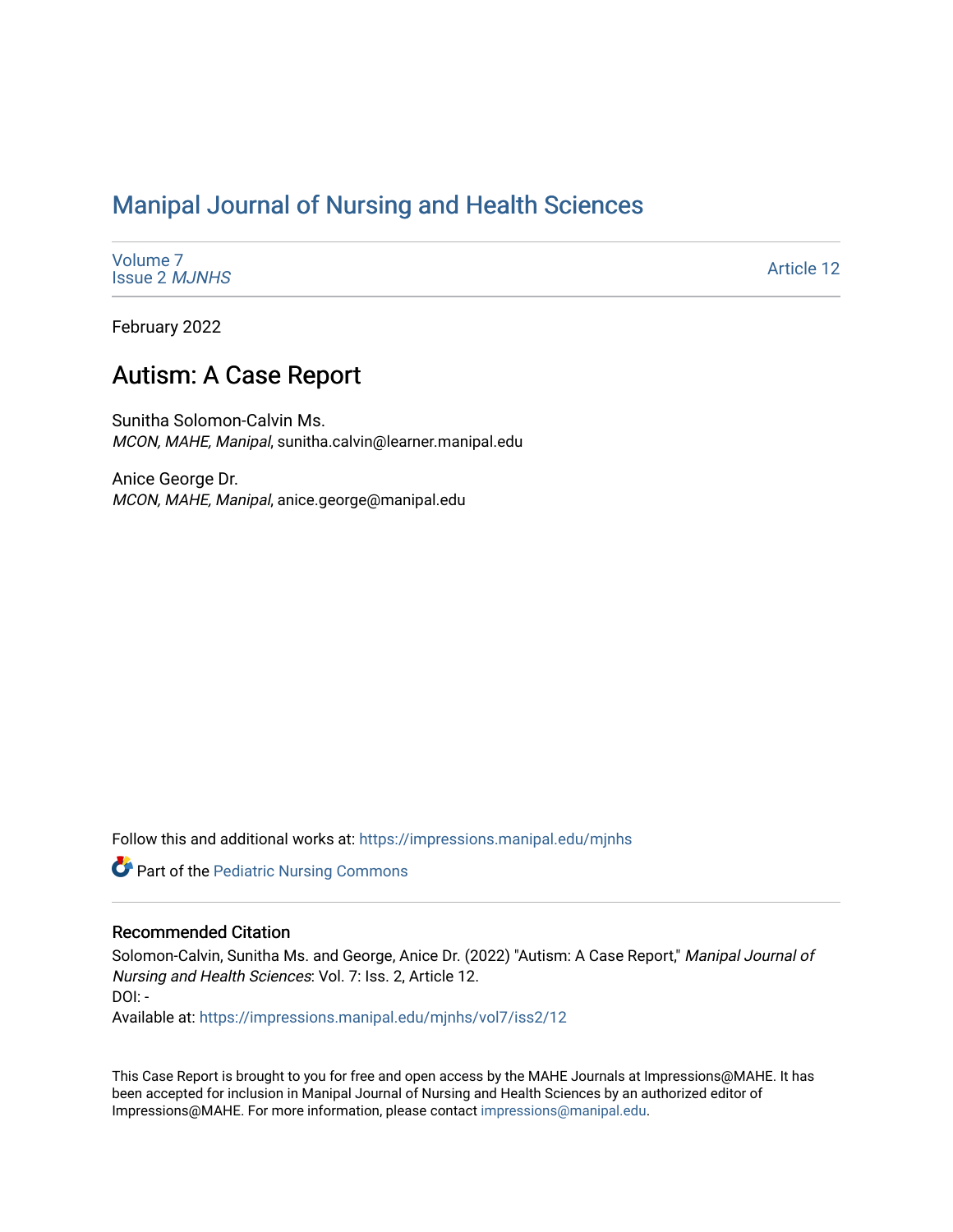### Autism: A Case Report

#### Cover Page Footnote

The authors would like to acknowledge the child and his parents for being a participant for this case study. Conflict of Interest: None declared Financial Support: None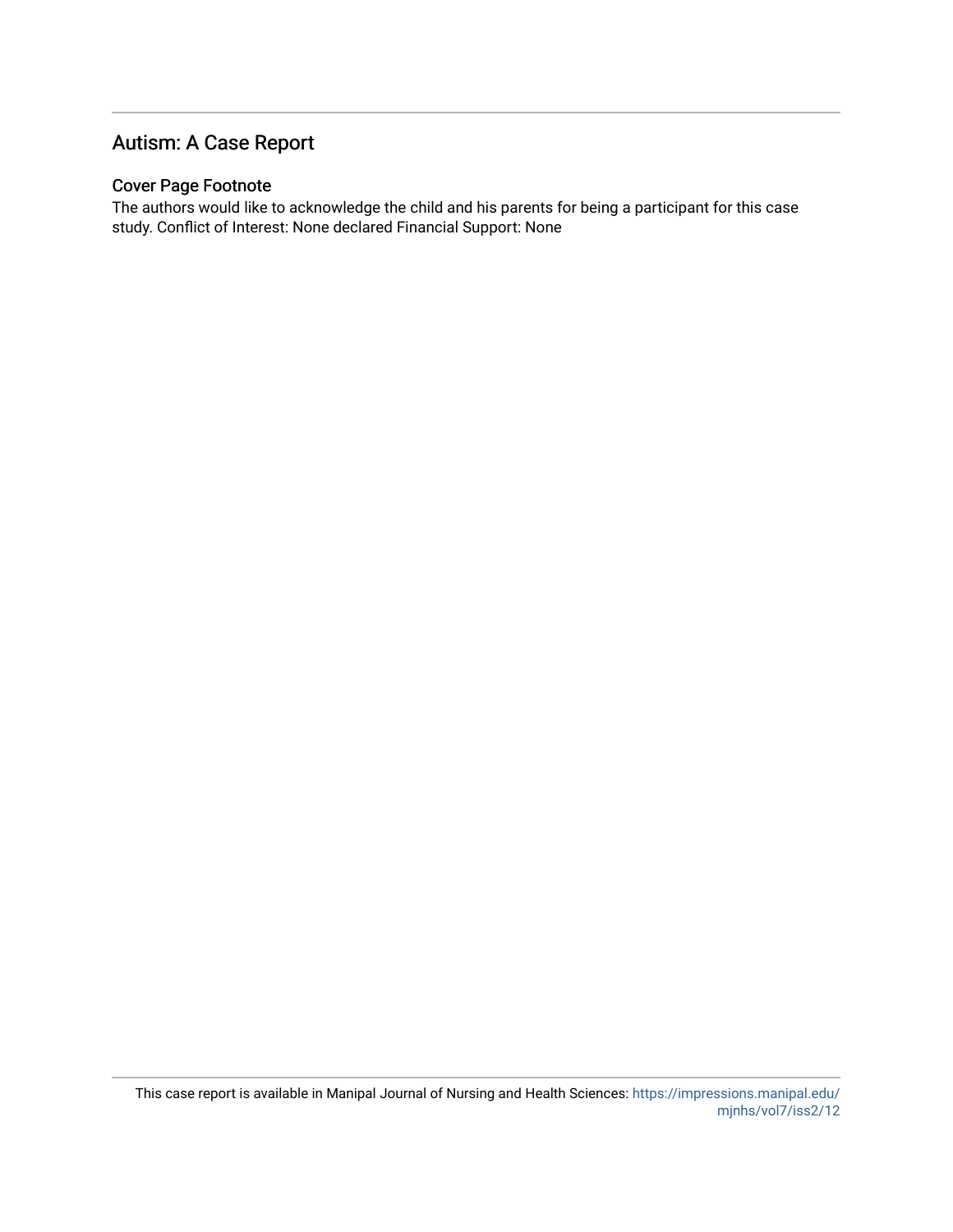# **Autism: A case report**

#### **Sunitha Solomon-Calvin\*, Anice George**

Email: sunitha123\_baby@yahoo.co.in

#### **Abstract**

Autism otherwise identified under the DSM 5 diagnostic and statistical classification as an autism spectrum disorder (ASD), is a neurodevelopmental genetic developmental disorder among children, which can affect social communication, changes in sensory aspects, and repetitive, ritualistic patterns of behaviour. The present report describes a case study of a child who was diagnosed with autism. The report follows the child's history from birth until diagnosis and explores the challenges faced by the child and parents to obtain necessary care for the child during the current pandemic situation to raise awareness regarding the condition among health professionals.

*Keywords:* Asperger's Syndrome, ASD, Autistic Disorder, Autism, Autism Spectrum Disorders, Rett Syndrome, Special children.

#### **Introduction**

Autism is a neurodevelopmental disorder and is considered a spectrum disorder due to the variety in the range of symptoms, differences in support required, and individual differences in symptoms (Cerminara et al., 2021; Hiremath et al., 2021). Autism was neglected as a specific diagnosis, assuming the characteristics to be due to developmental delays, which would resolve as the child grows. However, in recent years, due to many developments in health care, there has been increasing awareness regarding autism and both parents and health care professionals are showing interest in the identification and management of the condition. Currently, the Centre for Disease Control (CDC) reports that autism is the second most prevalent developmental disorder being identified in children (Raina, Kashyap, Bhardwaj, Kumar, & Chander, 2015).

#### **Sunitha Solomon-Calvin1 , Anice George2**

- *<sup>1</sup> PhD Research Scholar, Manipal College of Nursing, Manipal Academy of Higher Education, Manipal, Karnataka, India 576 104*
- *<sup>2</sup> Professor, Manipal College of Nursing, Manipal Academy of Higher Education, Manipal, Karnataka, India 576 104*

Manuscript received: 22 June 2021 Revision accepted: 30 August 2021

\*Corresponding Author

The present report describes the journey of the parents of a child with autism, through identification and management of the child by discussion of the health history, developmental history, the various investigations are undertaken, and the effects of the pandemic on the education and care protocols for the child. The report is an attempt to raise awareness regarding the condition among health care professionals to be prepared to provide care and support for the child and their families.

#### **Case report**

The parent of an 11-year-old male child with autism was interviewed to obtain history for the study purposes. The child was diagnosed with severe autism around the age of four at a well-known Neuro unit of a tertiary care hospital.

*Family history:* The couple had an arranged marriage and did not have any health issues. The family is a nuclear family, living in their own house. They have two sons, the child under study is the first child and he has a younger sibling who is four years old. The father had been recently diagnosed as a diabetic and the paternal grandmother is diabetic and hypertensive. There is no history of any other illnesses in the family. *Prenatal and birth history*: Mother had a normal pregnancy and attended all antenatal clinics regularly. The child was born by lower segment caesarean section (LSCS) after

**How to cite this article:** Solomon-Calvin, S., & George, A. (2021). Autism: A case report. *Manipal Journal of Nursing and Health Sciences*, *7* (2). 78-82.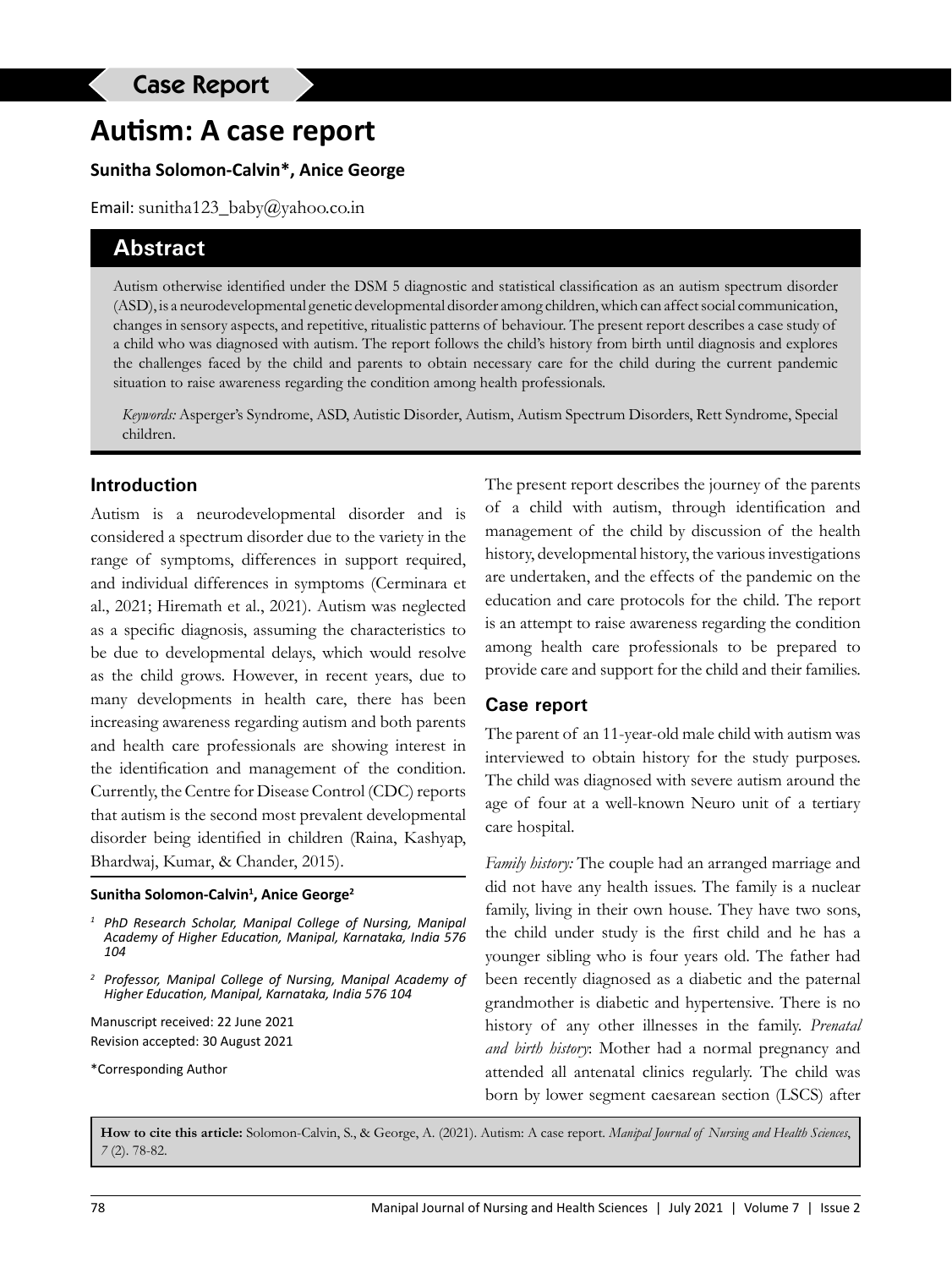40 weeks of gestation when the mother did not have natural labour around the expected date of delivery (EDD). At birth, the child cried normally but was pale and was shifted to the Intensive Care Unit (ICU) immediately for observation. The child's Apgar score is not known and his birth weight was 3.2 kgs. Breastfeed was not initiated immediately and the child remained in ICU for a few days.

*Growth and development*: The child's growth and development were reported to be delayed. As per reports, there was a slight delay in mental and physical development as compared to normal. A few days after birth, it was noticed that the child was flaccid and at three months of age, the child did not have eye contact with the mother. The child was examined by the family physician and was reported to have a delay in growth and development and the physical examination showed that the fontanels were closed much earlier. They were advised to go for further evaluation. Over the next three years, the child was taken to various hospitals, spastic centres and prominent paediatricians and underwent several therapies and alternative medicine protocols after which he was assessed and diagnosed as autistic.

*Characteristic features:* The child does not have proper eye contact with family members or strangers. He does not have sensitivity to sounds and lights. He cannot communicate; he only has blabbering at times of excitement. He has toileting issues and is in the process of toilet training but shows some repetitive characteristics, recognized by parents when he must use the toilet. He uses technology (cell phone and television) as per his interests without much assistance. He is interested in music and enjoys listening to some religious songs, old melodies, and rhymes. He also enjoys swimming and playing with puzzles and building blocks. The child is taken out with the family members for family occasions and recreational outings and has been known to adapt with considerable ease. The child prefers to move around on his own but has to be monitored continuously for his safety. The child has been immunized until the date without any side effects.

*Investigations*: As the child was not hospitalized for any of the evaluative sessions, no specific investigations were done. MRI and nerve conduction tests were done as part of diagnostic procedures and were returned normal.

*Management*: The child underwent various therapies like occupational therapy, and alternative medicine protocols including Ayurveda, Sidda, Homeopathy, and Acupuncture in healthcare centres and institutes in the local area and places in south India. The child was admitted to a special school after diagnosis and follows a structured program that is carried out both at school and home. The program includes yoga, acupuncture sessions, and activities of daily living. No medications are given to the child and any common health issues are managed by home remedies and acupuncture. As the family had seen improvement in his condition with acupuncture, the father has done his higher education in Acupuncture to assist in the child's health and wellbeing. All care for the child is being given by the family and there has been no specific indication of institutionalization for the child.

*Current health status*: The child shows marked developmental delay, both physical and mental. However, he has no other health issues and was following a scheduled routine. Due to the current pandemic situation, the child is unable to go to his school and the burden of teaching both the children is placed on the parents. There has been a change in the routine to which the child has shown positive signs of adapting. The parents however have not been able to take the child out for recreation and are challenged to invent activities for the child to indulge in.

#### **Discussion**

Autism or ASD is a "neurodevelopmental disorder". The worldwide prevalence is about one in 59 children and India being the second most populated country accounts for about one in 1000 children with autism (Hodges, Fealko, & Soares, 2020; Solomon-Calvin & George, 2021). Autism is typically diagnosed when parents find a difference in the normal growth and development as compared to the other children in the family, friends, and acquaintances or when the child starts preschool. Symptoms may be identified around the age of three and may only be tested if it is recommended by the clinic or school (Constantino et al., 2020; Keehn et al., 2020; van 't Hof et al., 2021).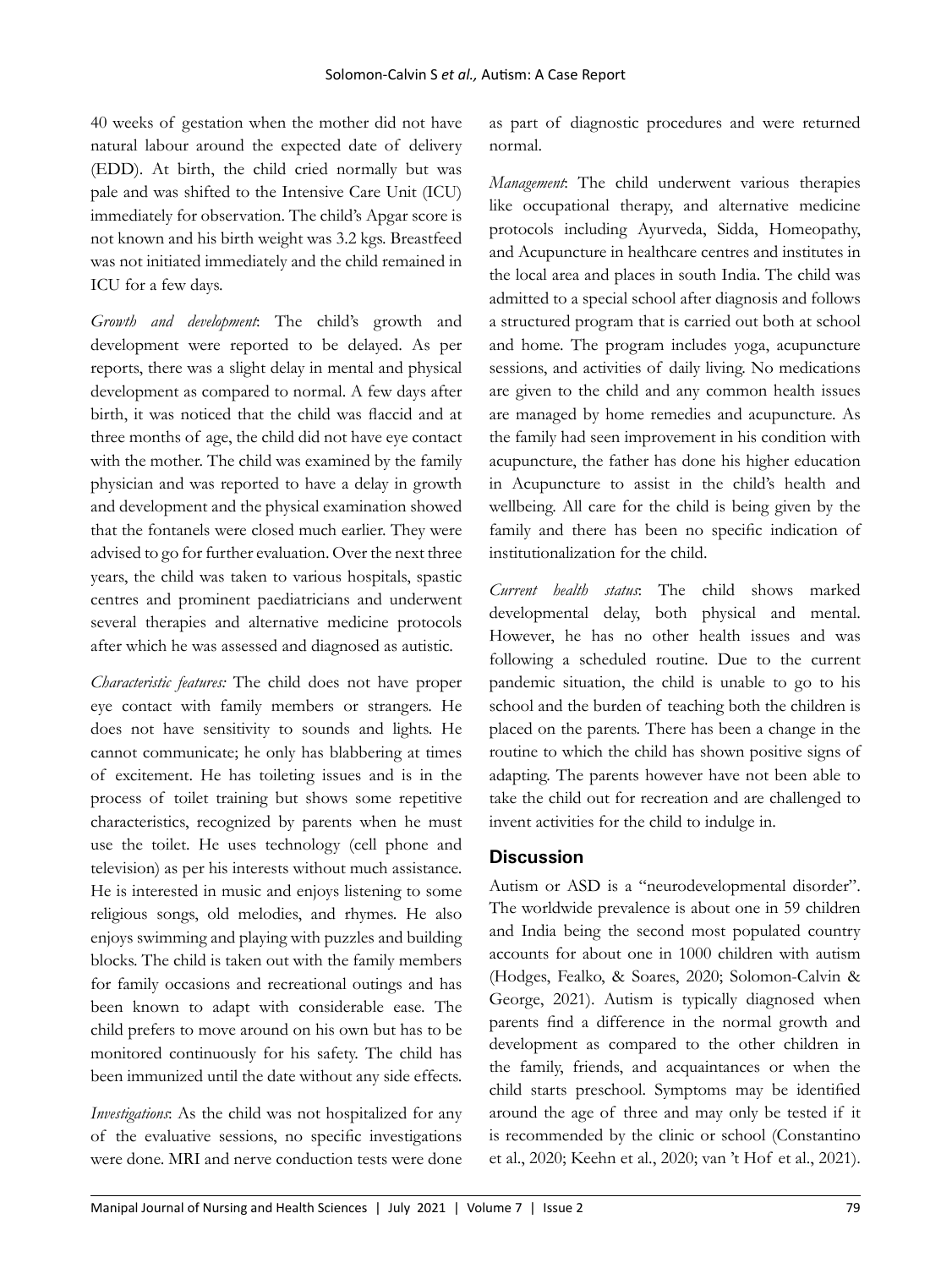In this case report, the child was diagnosed at the age of four years though some signs of developmental aberrations were recognized earlier in life.

There was no identified cause for autism in this child and there were no side effects of any immunizations that were given. Although there is no common agreement for the exact cause of autism, the most common causes of autism are considered factors relating to genetics and the environment (Arnett et al., 2020; Hodges et al., 2020). Some literature also points out vaccination as a cause of ASD (Fombonne et al., 2020; Goin-Kochel et al., 2020).

Diagnosing a child as autistic can entail many barriers including social and cultural. Most children are misdiagnosed and considered to have developmental disturbances. For proper evaluation to be undertaken, multiple areas of functioning have to be considered before diagnosing the child. It includes in-depth interviews and history collection from the parents and caregivers, eliciting information regarding the child's development, and observing the responses and application of various appropriate screening and assessment tools to identify the characteristic features (Arnett et al., 2020; Benedetto et al., 2021; Berger et al., 2021; Jang et al., 2021; Mackie et al., 2021). The formal diagnosis of this child was done at the age of four and all required tests were done to eliminate all differential diagnoses.

Studies have shown that ASD is a condition that has a wide range of symptoms and may have a variety of additional physical and psychological effects that may require care from different professionals and in various health care settings. Some of the associated conditions may have certain symptoms that may require medications. Some forms of ASD may require various therapies including modifications in diet and behaviours. Early identification and treatment can lead to significantly better outcomes and help in improving the quality of life of the children and enable them to lead a significantly near-normal life with a reduced amount of supportive care (Dallman, Artis, Watson, & Wright, 2021; Kent, Cordier, Joosten, Wilkes-Gillan, & Bundy, 2021; Oshima et al., 2020; Pistollato et al., 2020; Zhou et al., 2021). The child underwent clinical

screening and had identified symptoms that enabled the diagnosis along with the tests done.

Although numerous treatment modalities have shown various outcomes in different children diagnosed with autism. There is no single confirmed mode that can give the best outcome. Studies have confirmed that acupuncture was effective as well as safe in the management of autism when combined with other selected methods of rehabilitation and care. Studies also showed that some specific symptoms relating to brain dysfunction have been satisfactorily alleviated by applying acupuncture (Wang et al., 2021; Wang, 2021; Zhang et al., 2021). In this child under review, acupuncture has been used as the primary alternative treatment and has been showing promise in his care.

In the wake of the COVID-19 pandemic that has been affecting lives, children and their lives and education have taken a huge blow. They have been forced to adapt to various changes in education, lifestyle and have had to grow up to situations which they may not be able to fully comprehend (Solomon-Calvin, 2021). In times such as these, children with autism also have experienced certain difficulties due to the suspension of schools and health care routines. Families are facing challenges in maintaining a near-normal routine for their children in addition to the changes in their functioning (Bellomo, Prasad, Munzer, & Laventhal, 2020). The child and the family had to make viable adjustments in their routines to adapt to the needs of all the family members. Since both parents were available at home to support the children during the pandemic period, activities were planned for both of them and incorporated into their regular routines.

#### **Conclusion**

With the development and improvement of facilities for the identification and management of autism, the prognosis is much better than in previous years. However, the fact that autism is a condition that at times may require multi-disciplinary care is yet a challenge that can only be tackled with a more developing interprofessional involvement. Most children are growing up to perform most of their activities of daily living and depending on the severity of their condition, transition to adult life and jobs is also seen to be possible with adequate advocacy and care.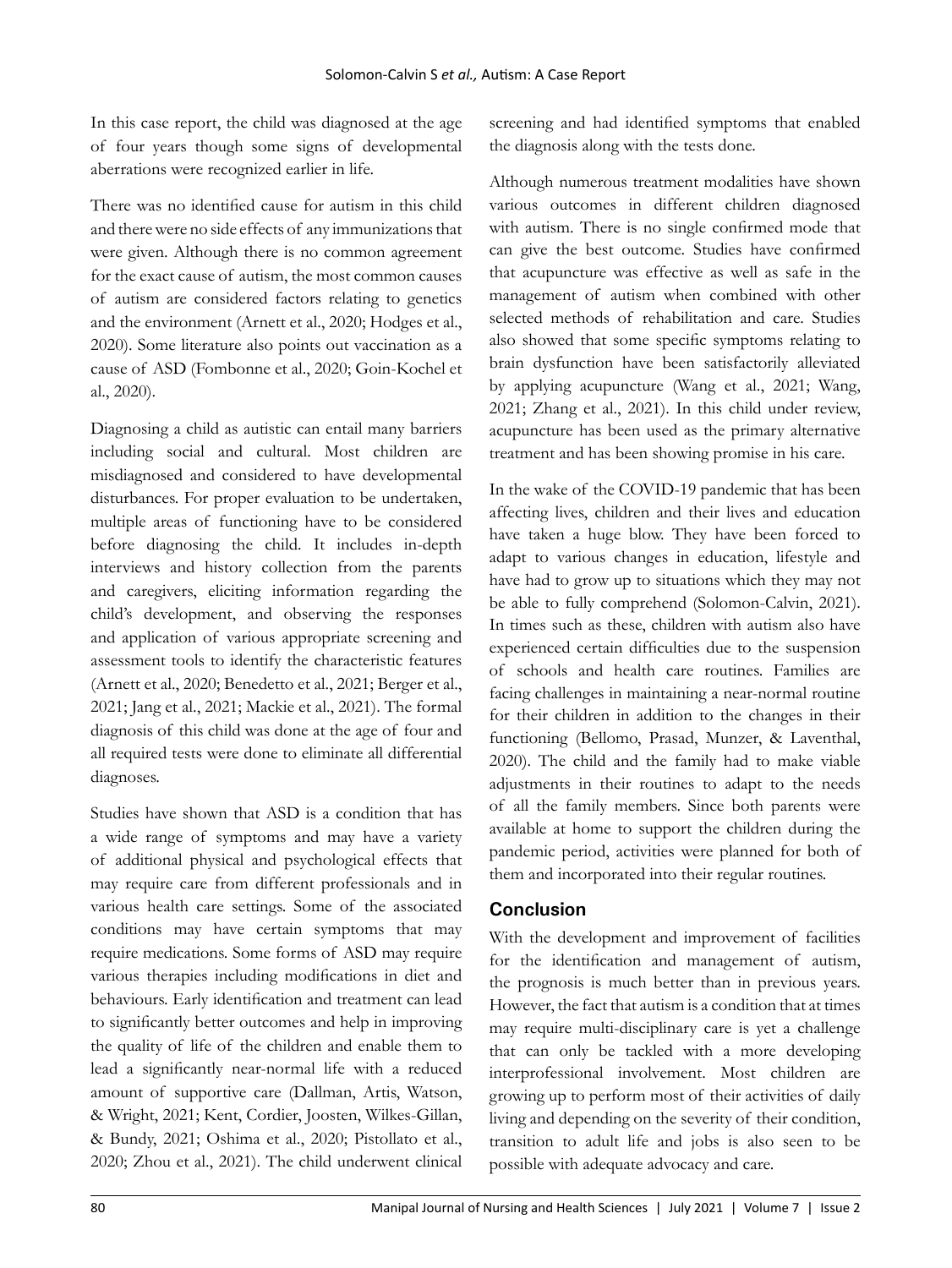Source of support: None

Conflict of interest: None

Source of support in the form of grants: None

#### **References**

- Arnett, A. B., Beighley, J. S., Kurtz-Nelson, E. C., Hoekzema, K., Wang, T., Bernier, R. A., & Eichler, E. E. (2020). Developmental Predictors of Cognitive and Adaptive Outcomes in Genetic Subtypes of Autism Spectrum Disorder. *Autism Research*, *13*(10), 1659–1669. https://doi. org/10.1002/aur.2385
- Bellomo, T. R., Prasad, S., Munzer, T., & Laventhal, N. (2020). The impact of the COVID-19 pandemic on children with autism spectrum disorders. *Journal of Pediatric Rehabilitation Medicine*, *13*(3), 349–354. https://doi.org/10.3233/PRM-200740
- Benedetto, L., Cucinotta, F., Maggio, R., Germanò, E., De Raco, R., Alquino, A., … Gagliano, A (2021). One-year follow-up diagnostic stability of autism spectrum disorder diagnosis in a clinical sample of children and toddlers. *Brain Sciences*, *11*(1), 1–15. https://doi.org/10.3390/brainsci11010037
- Berger, N. I., Wainer, A. L., Kuhn, J., Bearss, K., Attar, S., Carter, A. S., … Stone, W. L. (2021). Characterizing Available Tools for Synchronous Virtual Assessment of Toddlers with Suspected Autism Spectrum Disorder: A Brief Report. *Journal of Autism and Developmental Disorders*, 1–12. https:// doi.org/10.1007/s10803-021-04911-2
- Cerminara, M., Spirito, G., Pisciotta, L., Squillario, M., Servetti, M., Divizia, M. T., … Puliti, A (2021). Case Report: Whole Exome Sequencing Revealed Disease-Causing Variants in Two Genes in a Patient With Autism Spectrum Disorder, Intellectual Disability, Hyperactivity, Sleep and Gastrointestinal Disturbances. *Frontiers in Genetics*, *12*, 625564. https://doi.org/10.3389/fgene.2021.625564
- Constantino, J. N., Abbacchi, A. M., Saulnier, C.,Klaiman, C., Mandell, D. S., Zhang, Y., … Geschwind, D. H. (2020). Timing of the diagnosis of autism in African American children. *Pediatrics*, *146*(3), 20193629. https://doi.org/10.1542/ PEDS.2019-3629
- Dallman, A. R., Artis, J., Watson, L., & Wright, S. (2021). Systematic Review of Disparities and

Differences in the Access and Use of Allied Health Services Amongst Children with Autism Spectrum Disorders. *Journal of Autism and Developmental Disorders*, *51*(4), 1316–1330. https:// doi.org/10.1007/s10803-020-04608-y

- Fombonne, E. J., Goin-Kochel, R. P., O'Roak, B. J.,Abbeduto, L., Aberbach, G., Acampado, J., … Zick, A. (2020). Beliefs in vaccine as causes of autism among SPARK cohort caregivers. *Vaccine*, *38*(7), 1794–1803. https://doi.org/10.1016/j. vaccine.2019.12.026
- Goin-Kochel, R. P., Fombonne, E., Mire, S. S., Minard, C. G., Sahni, L. C., Cunningham, R. M., & Boom, J. A. (2020). Beliefs about causes of autism and vaccine hesitancy among parents of children with autism spectrum disorder. *Vaccine*, *38*(40), 6327–6333. https://doi.org/10.1016/j. vaccine.2020.07.034
- Hiremath, C. S., Sagar, K. J. V., Yamini, B. K., Girimaji, A. S., Kumar, R., Sravanti, S. L., … Kumar, M. (2021). Emerging behavioral and neuroimaging biomarkers for early and accurate characterization of autism spectrum disorders: a systematic review. *Translational Psychiatry*, *11*(1). https://doi. org/10.1038/s41398-020-01178-6
- Hodges, H., Fealko, C., & Soares, N. (1 February 2020). Autism spectrum disorder: Definition, epidemiology, causes, and clinical evaluation. *Translational Pediatrics*, 9, S55–S65. https://doi. org/10.21037/tp.2019.09.09
- Jang, J., White, S. P., Esler, A. N., Kim, S. H., Klaiman, C., Megerian, J. T., … Kanne, S. M. (March 2021). Diagnostic Evaluations of Autism Spectrum Disorder during the COVID-19 Pandemic. *Journal of Autism and Developmental Disorders*, 1–12. https:// doi.org/10.1007/s10803-021-04960-7
- Keehn, R. M. N., Ciccarelli, M., Szczepaniak, D., Tomlin, A., Lock, T., & Swigonski, N. (1 August2020). A statewide tiered system for screening and diagnosis of autism spectrum disorder. *Pediatrics*, 146, 20193876. https://doi.org/10.1542/peds.2019- 3876
- Kent, C., Cordier, R., Joosten, A., Wilkes-Gillan, S., & Bundy, A. (2021). Can I Learn to Play? Randomized Control Trial to Assess Effectiveness of a Peer-Mediated Intervention to Improve Play in Children